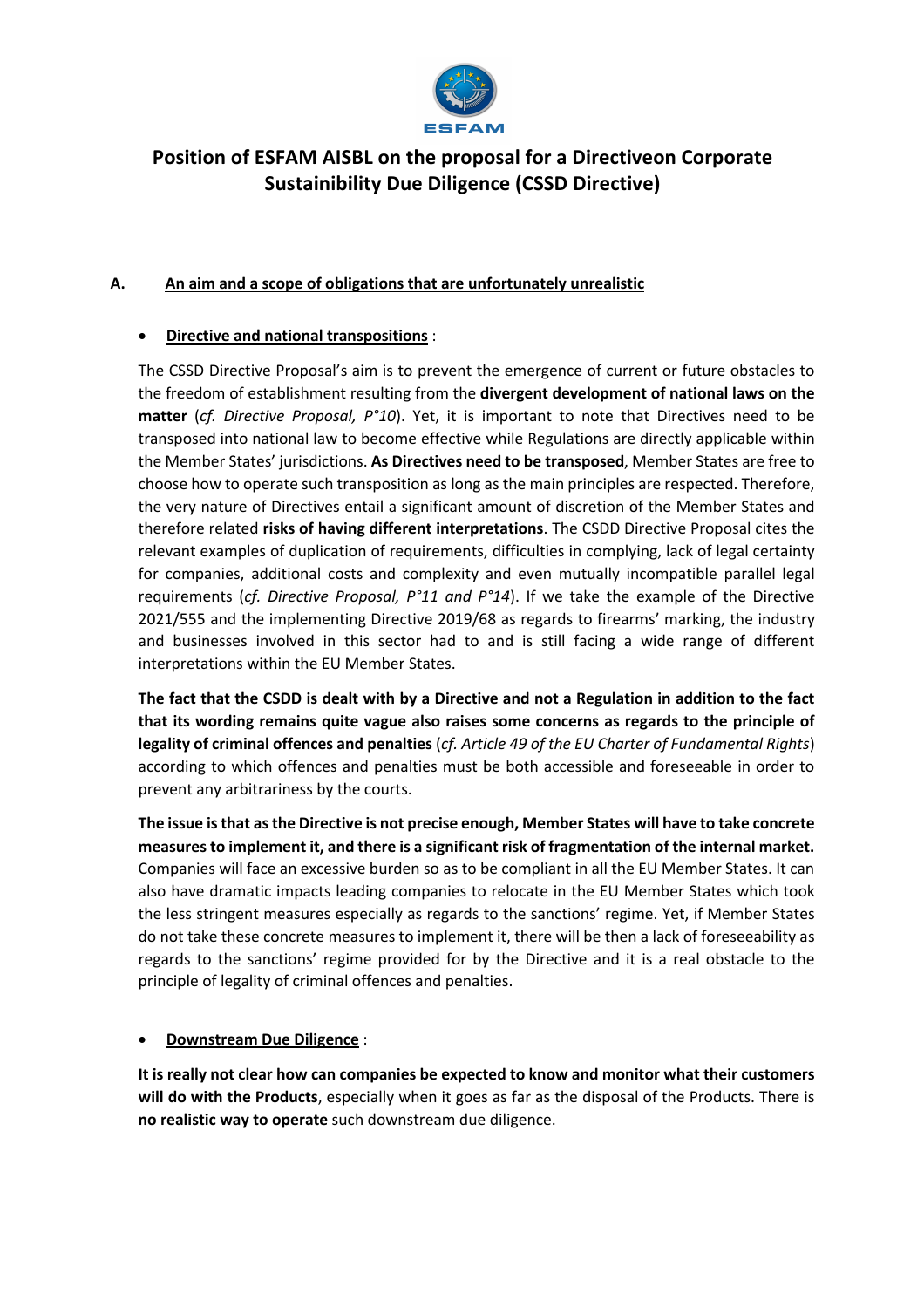

Moreover, this raises **particular concern as regards to the Defense Industry sector**. In this specific sector, Downstream Due Diligence is already operated by the national competent authorities when taking the decision to grant or not any export license. In taking such decision, national competent authorities are not free – they have to comply with the Council Common Position 2008/944 and one of the criteria is the respect for human rights in the country of final destination (*cf. Criterion Two*). **The CSDD Directive would thus give the competence to companies while EU Member States are currently granting such competence to their dedicated authorities** – which should be considered as enough and more objective as well as stringent.

# • **Upstream Due Diligence** :

The CSSD Directive Proposal indicates itself that the obligations should be "**obligations of means**" (*cf. Preamble (15)*) – yet the same proposal provides for a strict sanctions regime. As expressed by the stakeholders in the diverse public consultations organized by the EU, **we cannot reasonably expect companies to control a whole value chain - their reach can already be difficult towards their direct 1st-tier suppliers in certain circumstances (***e.g. the ones in quasi-monopolistic positions***), going beyond would thus be unrealistic and would impose a disproportionate burden upon companies.**

# **B. An aim and a scope of obligations that are unfortunately disproportionate**

#### • Other EU Directives/Regulations :

The CSDD Directive Proposal indicates in its explanations as regards to consistency with existing policy provisions in the policy area (*cf. P°3 to P°10*) that such proposal is either completing or reinforcing a wide list of EU Directives and Regulations.

Yet one must note that these Directives and Regulations were not taken on the same **legal basis** than the present Directive proposal which raises thus **concerns as regards to the reasons for and objectives of said Directive Proposal** (*e.g. while the legal basis of the CSDD Directive Proposal is based on Articles 50 and 114 of the TFEU, the legal basis of the proposal for a Regulation on deforestation-free supply chains is based on Articles 191 and 192 of the TFEU and the legal basis of the Conflict Minerals Regulation is based on Article 207 of the TFEU*).

**Moreover, some listed Directives and/or Regulations are still under discussion and have not been adopted yet** (*e.g. proposal for a Corporate Sustainability Reporting Directive revising the NFRD, proposal for a Regulation on deforestation-free supply chains*) – **one may thus wonder how can the EU Commission have the necessary hindsight to know if such Directives will need to be completed or reinforced.**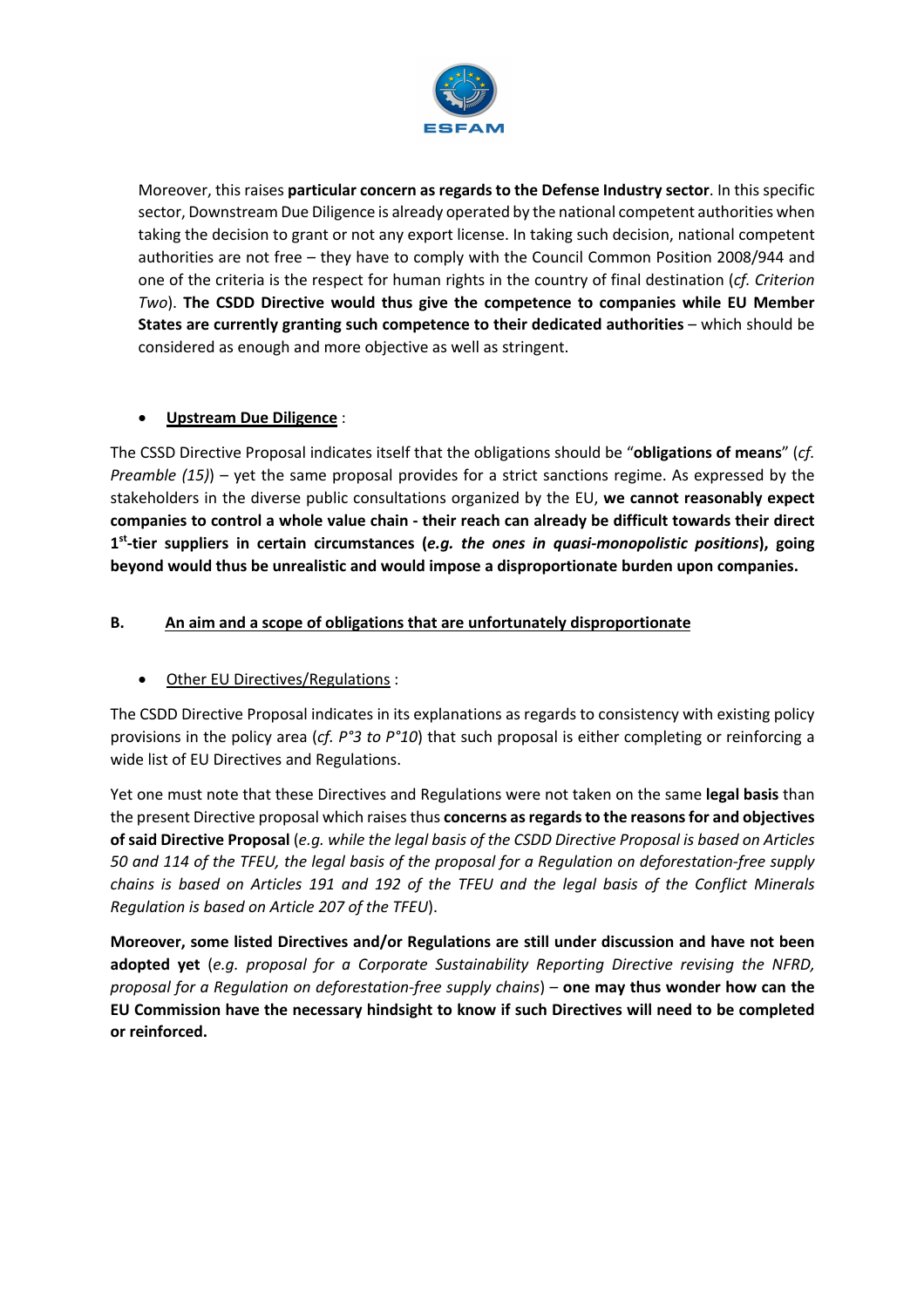

Furthermore, the impact assessment is not making it clear on the **reasons why the CSDD Directive Proposal shall go beyond the well-thought and well-defined scope of the listed Directives and Regulations**(*e.g. Conflict Minerals Regulation: they clearly identified four minerals that raised concerns ("The EU regulation covers tin, tantalum, tungsten and gold because these are the four minerals that are most often linked to armed-conflicts and related human rights abuses, so it makes sense to focus on them" -https://policy.trade.ec.europa.eu/development-and-sustainability/conflict-mineralsregulation/regulation-explained\_en )– but the present Directive Proposal wants to complete such Regulation by including all the other minerals under a due diligence obligation*). In some cases, there are no explanations on how or why the Directive Proposal is completing/reinforcing such Directives/Regulations (*e.g. Directive 2011/36, Employers' Sanctions Directive, Sustainable Products Initiative*).

Finally, it is important that the EU adopts **a logical and complementary approach** – if the CSRD Directive enters into force before the CSDD Directive, the reporting obligations will be required before the internal processes, which does not make sense and which would *in fine* make the transition period under the CSSD Directive meaningless.

• Trade Secrets :

The Directive 2016/943 on the protection of trade secrets explicitly indicates that confidentiality of **information on customers and suppliers** is a business competitiveness tool (*cf. Preamble (2)*). This Directive has also been taken on the basis of Article 114 of the TFEU. Therefore, how can companies be expected to communicate such crucial and commercially sensitive information to the public and more particularly, to their competitors even if the goal would be to diminish altogether the due diligence' costs by **industry alliances** (*cf. Impact Assessment Report – Annexes - P° 54 and P°56*) ? And what about a potential conflict with **data protection laws**?

Moreover, the CSSD Directive Proposal encourages companies to **conclude contracts with indirect business partners** (*cf. Preamble (40*). But it implies then to require our 1<sup>st</sup>-tier supplier to disclose to us who is its supplier – what about the protection of its trade secrets ? And it would inevitably create tensions in the business relationship as the company would thus have to override its direct supplier.

#### • Disengagement from risky markets :

With a scope encompassing **financial institutions** such as payment institutions and insurance companies, the CSDD Directive Proposal will inevitably push them to disengage from risky markets such as the **Defense Industry** one. This was an actual impact as shown by the diverse public consultations organized by the EU (*cf. Impact Assessment Report – Annexes - P° 16 and 28*). Yet, in view of the latest events (*e.g. situation in Ukraine*) the latter has been recognized as essential to ensure the security and safety of EU Member States' citizens and allies and protect EU's values and interests (*cf. Strategic Compass, March 2022*). The CSSD Directive Proposal should thus provide for either an exemption of the Defense Industry (which would make sense in view also of the downstream due diligence already operated by the national authorities  $-$  cf. explanations hereabove), either an exemption of financial institutions that are meant to support the Defense Industry in one way or another.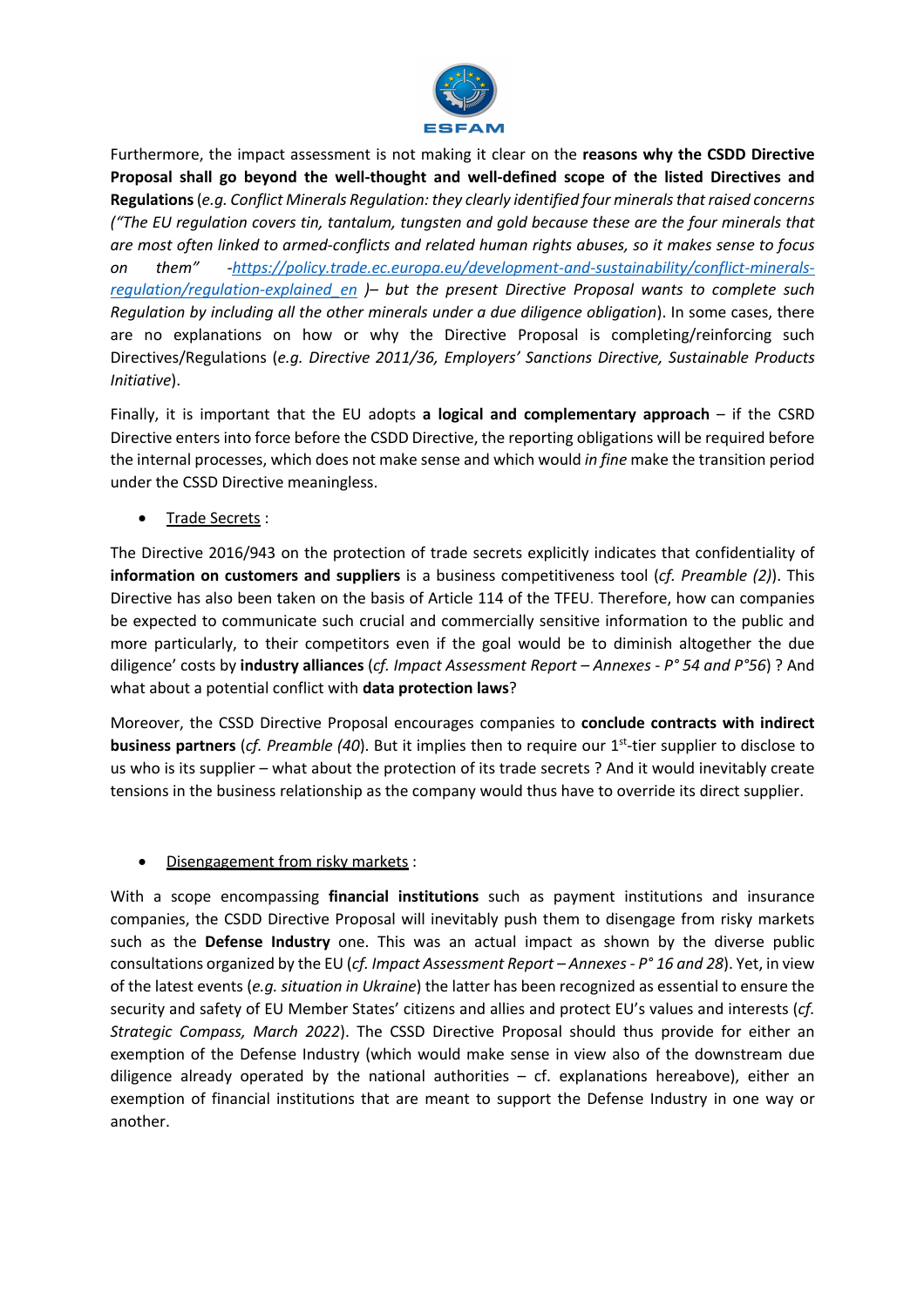

The Directive Proposal indicates itself that account should be taken of the specificities of the company's value chain **sector** (*cf. Preamble (15)*). Imposing such "one-size-fits-all" legal requirements on all sectors might have significant impacts and in this case, adverse impacts in terms of EU capabilities in security and defence.

• Competition :

As expressed many times throughout the public consultations organized by the EU (*cf. Impact Assessment Report - Annexes - P°13, 16 and 28; Directive Proposal p°18*), there is a real risk of loss of competitiveness as all the companies worldwide will not have to face the same obligations and therefore, the **same costs and obstacles**.

There is an actual risk that companies that do not fall under the CSSD Directive's scope will go towards the cheapest options and might grow bigger than EU companies, which would therefore **cause detrimental impacts on EU economy and competitiveness worldwide**.

As explained hereabove in the context of national transposition of Directives, there is also a risk that EU Member States will have a more or less stringent sanctions' regime which would lead companies to **relocate elsewhere**, damaging thus the current internal market balance.

# **C. An impact assessment and a scope of obligations that are unfortunately not precise enough**

• Deficient analysis :

The impact assessment unfortunately shows :

- a **lack of sufficient data** *(e.g. "costs (…) have not been quantified but should remain minimal" P°34, "combined with the lack of sufficient data" P°52, "similarly to the authors of the Supporting study on due diligence, other researchers and organizations also have difficulties with quantifying, let alone monetizing, the costs and benefits of due diligence measures" P°55*),
- a **non-inclusion of important costs** (*e.g. "indirect costs* (...) are only partly quantified" P°34, *"do not include the (one-off) costs related to rearrangements of companies' value chains P°53, "did not inquire about one-off (initial costs) e.g. for training staff, the set-up of IT solutions and initial risk assessments" P°53, " In order to avoid double counting, the overlapping compliance costs already accounted for under the CSRD proposal should be deducted from the estimated costs implied by this initiative P°66),*
- **some contradictions** (*e.g. "the survey did not inquire about (…) the set-up of IT solutions and initial risk assessments (…) thus, the costs estimates (…) only capture the cost of setting up (…) due diligence processes P°53*) and,
- an **estimation based on the answers of an unrepresentative minority of companies** (*e.g. focusing on the costs of companies that already have due diligence processes in place – their costs will thus be inevitably lower than the ones which does not have anything in place;* "*the detailed calculations in the study rely on these responses only, despite the fact that the costs that they currently incur does not represent the "average" company of this size P°51) .*